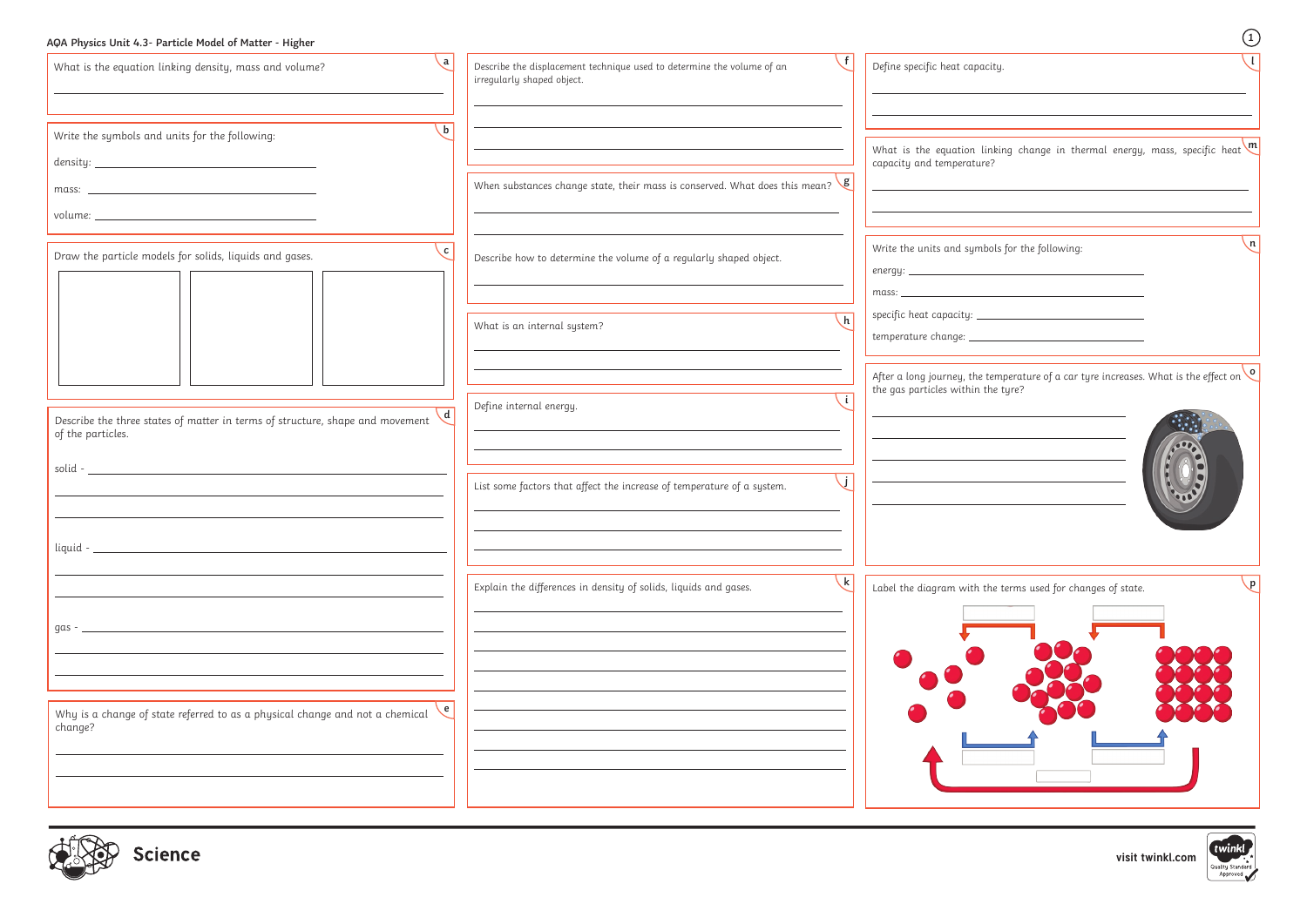**visit twinkl.com**

Quality Standard

| Define latent heat.                                                                                                                                                                                                                                                                                                                                                     | . a<br>For the heating and cooling curve (shown in section J), what are the terms used to $\frac{g}{g}$ | $\setminus$ k $\mid$<br>When work is done on a gas, what effect is there on the internal energy of    |
|-------------------------------------------------------------------------------------------------------------------------------------------------------------------------------------------------------------------------------------------------------------------------------------------------------------------------------------------------------------------------|---------------------------------------------------------------------------------------------------------|-------------------------------------------------------------------------------------------------------|
|                                                                                                                                                                                                                                                                                                                                                                         | describe the changes of state for:                                                                      | the gas?                                                                                              |
|                                                                                                                                                                                                                                                                                                                                                                         | $B \rightarrow C$                                                                                       |                                                                                                       |
|                                                                                                                                                                                                                                                                                                                                                                         | $D \rightarrow E$                                                                                       |                                                                                                       |
|                                                                                                                                                                                                                                                                                                                                                                         |                                                                                                         | When work is done on a gas what effect can there be on the temperature of the $\vee$<br>gas?          |
| What is the equation linking energy for a change of state, mass and specific $\mathbf{b}$<br>latent heat?                                                                                                                                                                                                                                                               |                                                                                                         |                                                                                                       |
|                                                                                                                                                                                                                                                                                                                                                                         | $\lfloor h \rfloor$<br>What is happening to the particles between A-B, C-D and E-F?                     | ∖m∣                                                                                                   |
| Write the symbol and unit for the following:                                                                                                                                                                                                                                                                                                                            | How are kinetic energy of particles and temperature related?                                            |                                                                                                       |
| Describe the difference between specific latent heat of fusion and specific latent $\mathbf{c}$                                                                                                                                                                                                                                                                         |                                                                                                         |                                                                                                       |
| heat of vaporisation.                                                                                                                                                                                                                                                                                                                                                   | Using the diagram, explain the effect of an increase of volume on pressure.                             |                                                                                                       |
|                                                                                                                                                                                                                                                                                                                                                                         | $\left(\begin{array}{c} \text{ } \\ \text{ } \\ \text{ } \end{array}\right)$                            |                                                                                                       |
| $\mathbf d$<br>Distinguish between specific heat capacity and specific latent heat.                                                                                                                                                                                                                                                                                     |                                                                                                         | Using the image above, explain what happens to:<br>a) The internal energy of the gas within the tyre: |
|                                                                                                                                                                                                                                                                                                                                                                         | (a) High pressure<br>(b) Low pressure                                                                   |                                                                                                       |
|                                                                                                                                                                                                                                                                                                                                                                         |                                                                                                         | b) The energy of the particles:                                                                       |
| What is the equation that links pressure and volume?                                                                                                                                                                                                                                                                                                                    | e                                                                                                       | c) The temperature of the gas:                                                                        |
| List the symbols and units for the following:                                                                                                                                                                                                                                                                                                                           | What are the states of matter for the diagonal sections of the graph? Add labels to<br>the graph below. |                                                                                                       |
| $volume: \begin{tabular}{ c c c c } \hline \rule{0.3cm}{.0cm} \rule{0.3cm}{.0cm} \rule{0.3cm}{.0cm} \rule{0.3cm}{.0cm} \rule{0.3cm}{.0cm} \rule{0.3cm}{.0cm} \rule{0.3cm}{.0cm} \rule{0.3cm}{.0cm} \rule{0.3cm}{.0cm} \rule{0.3cm}{.0cm} \rule{0.3cm}{.0cm} \rule{0.3cm}{.0cm} \rule{0.3cm}{.0cm} \rule{0.3cm}{.0cm} \rule{0.3cm}{.0cm} \rule{0.3cm}{.0cm} \rule{0.3cm$ |                                                                                                         | $\lfloor n \rfloor$<br>My main areas for improvement in this topic are:                               |
| Explain the effect of an increase in temperature on the pressure of a gas in a<br>container.                                                                                                                                                                                                                                                                            | $\binom{0}{2}$<br>Temper                                                                                |                                                                                                       |
|                                                                                                                                                                                                                                                                                                                                                                         |                                                                                                         |                                                                                                       |
|                                                                                                                                                                                                                                                                                                                                                                         | Time (mins)                                                                                             |                                                                                                       |

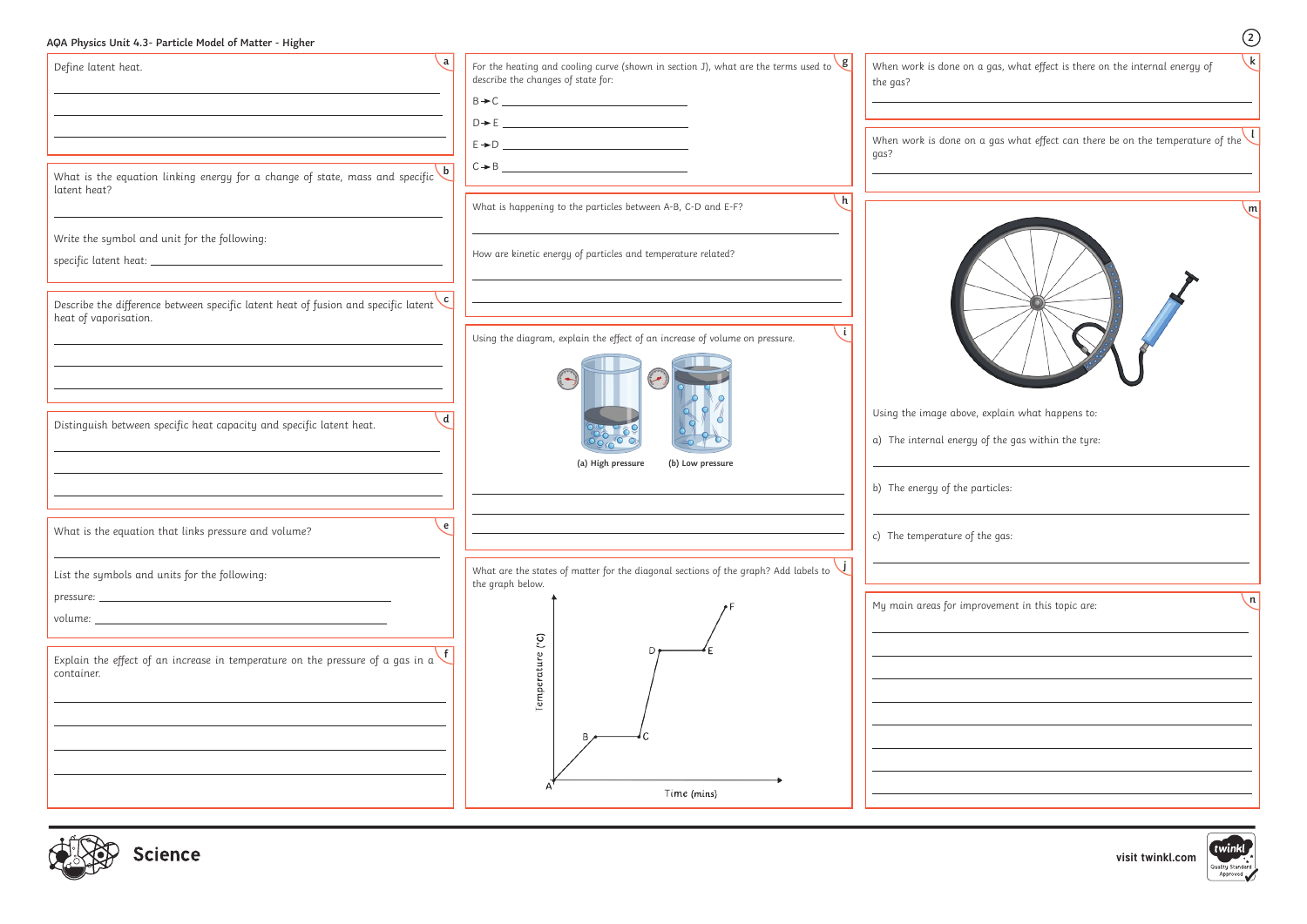## **AQA Physics Unit 4.3- Particle Model of Matter - Higher Answers**